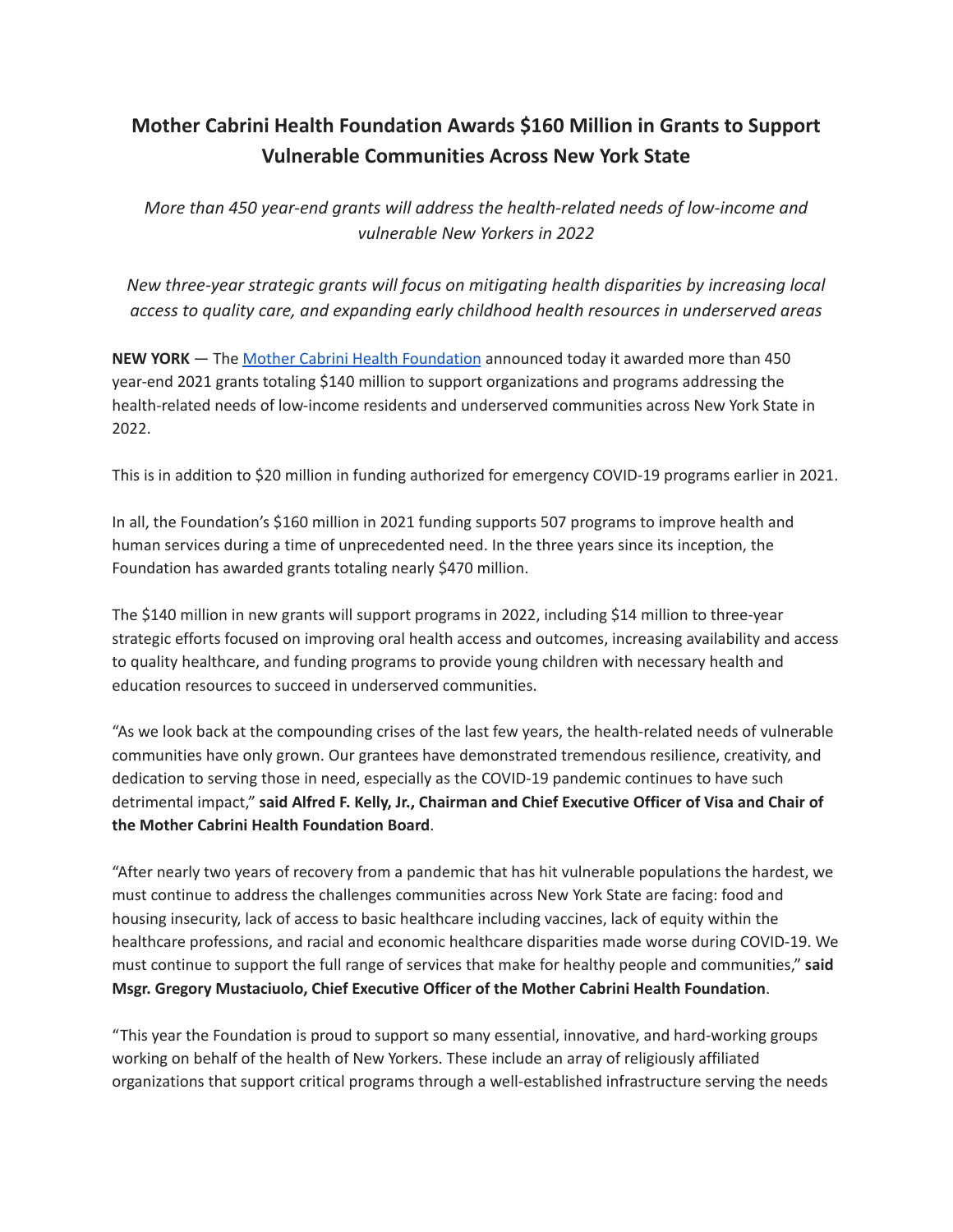of the poor and underserved of all faiths," said **Kathryn Ruscitto, Chair of the Mother Cabrini Health Foundation's Regional Grants Committee**.

"To complement its statewide grantmaking efforts and improve the health of underserved and vulnerable New Yorkers in a truly impactful way, this year the Foundation is continuing its commitment to strategic, long-term grants to address key issues of health equity and access as they impact low-income and vulnerable populations," said **Kathryn Connerton, President and CEO of Lourdes Hospital in Binghamton and Chair of the Foundation's Statewide Grants Committee overseeing strategic grants**.

In addition to funding COVID-19 relief, the grants address a range of urgent health needs and social determinants of health across New York State. These include programs that enhance access to mental health counseling, increase availability of nutritious food in food deserts, improve access to healthcare and transportation, support older adults with access to technology, strengthen veteran services, and offer scholarship support as well as remote learning opportunities. Initiatives also promote housing, employment assistance, and translation services; advancements in telehealth technology; and extended legal and social services.

Recipients include community-based organizations, food banks, healthcare providers, nursing homes, schools, federally qualified health centers, and trade associations that are addressing the needs of target populations: low-income individuals and families; older adults; youth and young adults; persons with special needs; immigrants and migrant workers; veterans; formerly incarcerated individuals; and young children, pregnant women, and new moms.

## **The Foundation's new round of grants includes:**

- **● \$54 million toward general services for low-income individuals and families**, including a grant to City Mission of Schenectady to expand its Transitional Housing and Wellness Center, and to Island Harvest Food Bank to expand its East End Expansion Program route to a network of food pantries on Long Island's East End.
- **\$21 million toward needs of young children, pregnant women, and new moms**, including grants to Daystar Kids to support its new Rochester-based Pediatric Complex Care program that would ensure children and families experience a seamless transition from hospital to home, and to the Read to Them Inc. program in Syracuse to reverse literacy loss caused by the pandemic.
- **\$18 million toward programming, nursing, and caregiving services for older adults,** including a grant to Presbyterian Senior Services to support its Life University program which helps older adults become more comfortable using technology and engages them in array of online classes centered on popular topics including health, wellness, legal support, retirement strategies, and arts and culture.
- **\$18 million toward programs serving youth and young adults over 12 years old**, including a grant to the Mental Health Association of New York State in Albany to renew support for its Family Education Project, which provides guidance and resources to equip families and schools to address youth mental health services.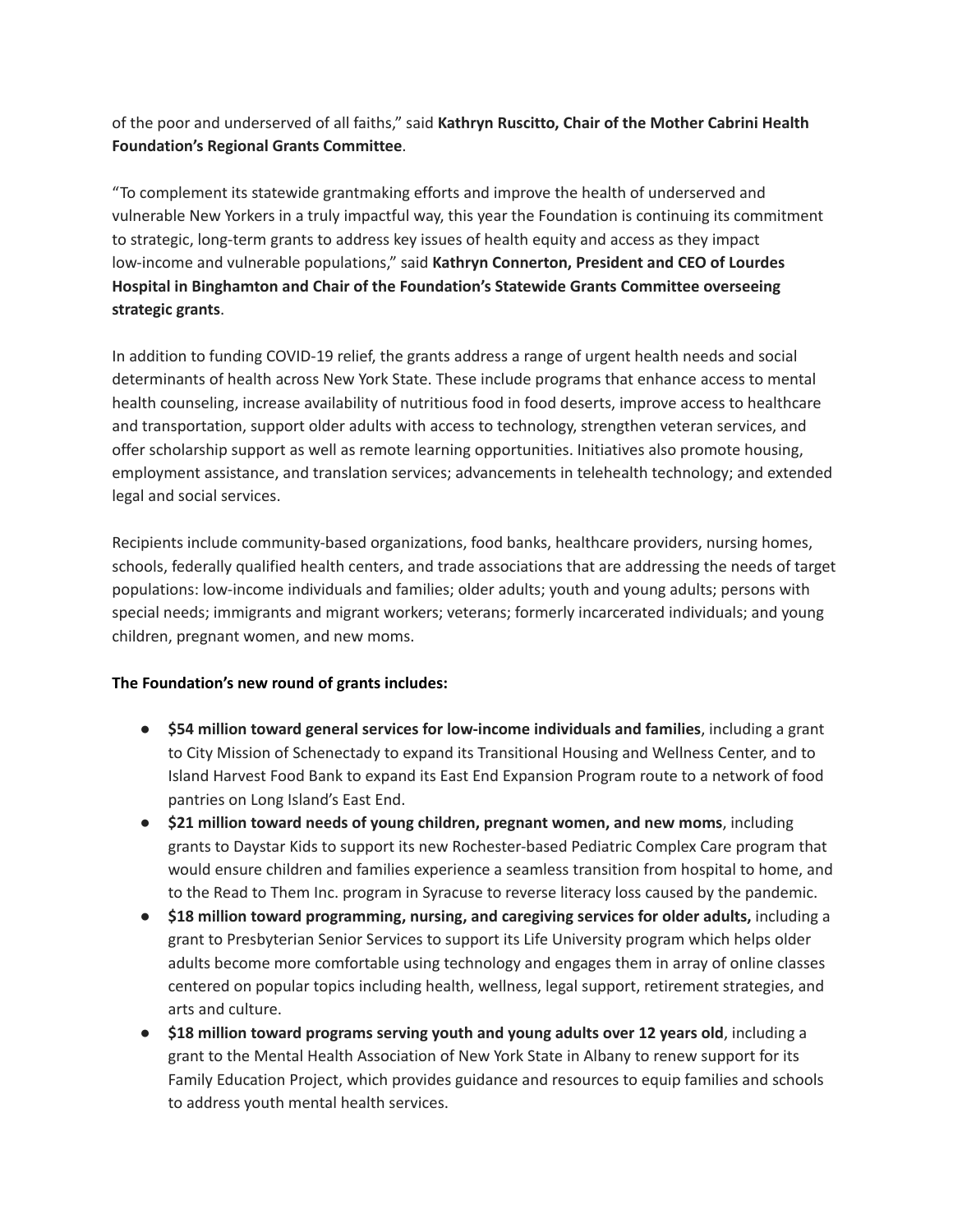- **\$13 million toward general services for immigrants and migrant workers**, including a grant to the Safe Passage Project to continue providing critical legal and social services for unaccompanied minor refugees as immigration proceedings ramp back up.
- **\$12 million toward housing and general services for persons with special needs**, including a grant to Westchester Institute for Human Development to expand mobile primary care services to individuals with disabilities, and to Montefiore Medical Center to enhance treatment for children with autism.
- **\$2 million toward opportunities for formerly incarcerated individuals**, including a grant to Providence House for their Women's Justice Program and Trinity Church Wall Street to expand access to housing and support services for women exiting Rikers Island.
- **\$1 million toward support services for veterans**, including a grant to the Albany Housing Coalition to expand its Veterans Employment and Training Services ("VETS") program and provide case management to homeless veterans to help them secure sustainable employment.

In 2020, the Foundation launched an initial round of strategic grants, committing \$5 million to strengthen the infrastructure of dental health systems across New York state. At year-end 2021, the Foundation **expanded its strategic grantmaking portfolio, launching \$14 million in grants to 46 programs focused on three areas**: a second year of grants supporting oral healthcare access, and new grants to address health disparity, and early childhood health and development. Strategic grants include:

- **\$6 million to achieve localized health equity,** expand the diversity of the health workforce pipeline, strengthen health partnerships around key health equity issues, expand telehealth efforts in rural communities, and train healthcare providers to serve individuals with special needs appropriately and effectively. Grantees include Community Health Care Association of New York State; Iroquois Healthcare Association, Inc.; Hunter College Foundation; and Catholic Health System of Long Island, Inc.
- **\$4 million to provide important early childhood intervention services for children** living in high poverty urban and rural communities as well as immigrant children. Grantees include Children's Health Fund, Buffalo Hearing & Speech Center Inc., United Way of CNY, and YMCA of Greater New York.
- **\$4 million to continue to improve oral health access and outcomes in underserved communities** through widespread tele-dentistry programs and expanded use of mobile dental vans. Grantees include the NYU Dentistry Oral Health Center for People with Disabilities, Syracuse Community Health Center Inc., the University at Buffalo, and the University of Rochester.

In spring 2021, the Foundation invited organizations from across the State to apply for funding through an open process, receiving over 1,500 letters of interest, both from returning grantees and new organizations. Approximately half of the grants were for \$250,000 or more. For approximately 45 percent of funded programs, the Foundation is the largest private funder.

Click **[HERE](https://cabrinihealth.org/wp-content/uploads/2022/01/MCHF-2021-Year-End-Grants-for-2022-Programs-1_20-2021-Year-End-Grants-for-2022-Programs.pdf) for a list** of year-end 2021 Mother Cabrini Health Foundation grantees.